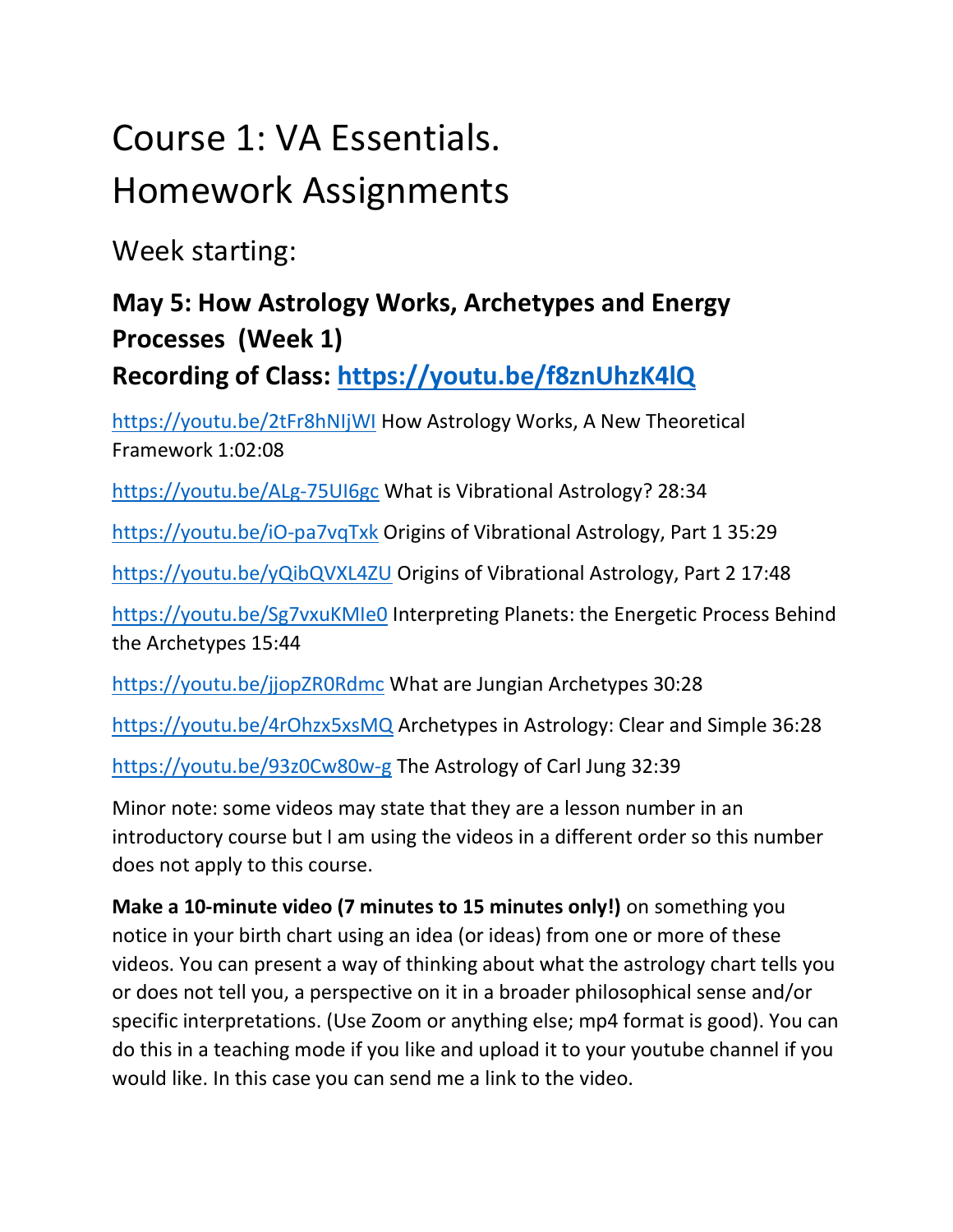I googled free video recording programs and I like the Flashback Express Video Recording program very much and I think you will like it too. It is a Windows program and here is the link to install it:

https://www.flashbackrecorder.com/express/

I will show in class how to use the software. It records and automatically saves the recording as a mp4 file. You can make a youtube account and upload your video and email me a link. If your video is good, make it Public and others can watch it! If it is not something you want to make Public leave it as Unlisted. I will show all this in the first class.

- - - - - - - - - - -

#### May 12: Meaning of the Planets (Week 2) Recording of Class: https://youtu.be/0UIwwY230rg

https://youtu.be/2F2VaWC23OU How Planets are Interpreted in VA, and the Sun in VA 32:22

https://youtu.be/tnNkjOhjPII Sun continued 18:27

https://youtu.be/BuT7jGJ-vmI The Moon 39:41

https://youtu.be/584qUffDXe0 Meaning of Sun, Moon and Planets in Vibrational Astrology 41:57

https://youtu.be/8vIK0PEuAQI Interpretation of Aspects to the Sun and Moon 13:46

https://youtu.be/ph6xZPQ8Dts Interpretation of Aspects of Planets to Mercury 9:29

https://youtu.be/h5DjgPyDzuw Aspects of outer planets to Venus and Mars 17:42

https://youtu.be/QumVKKqw6Ig Interpretation of Aspects Between the Outer Planets Jupiter to Pluto 17:16

https://youtu.be/nEwXG-K0GoM Saturn is Not Malefic 42:09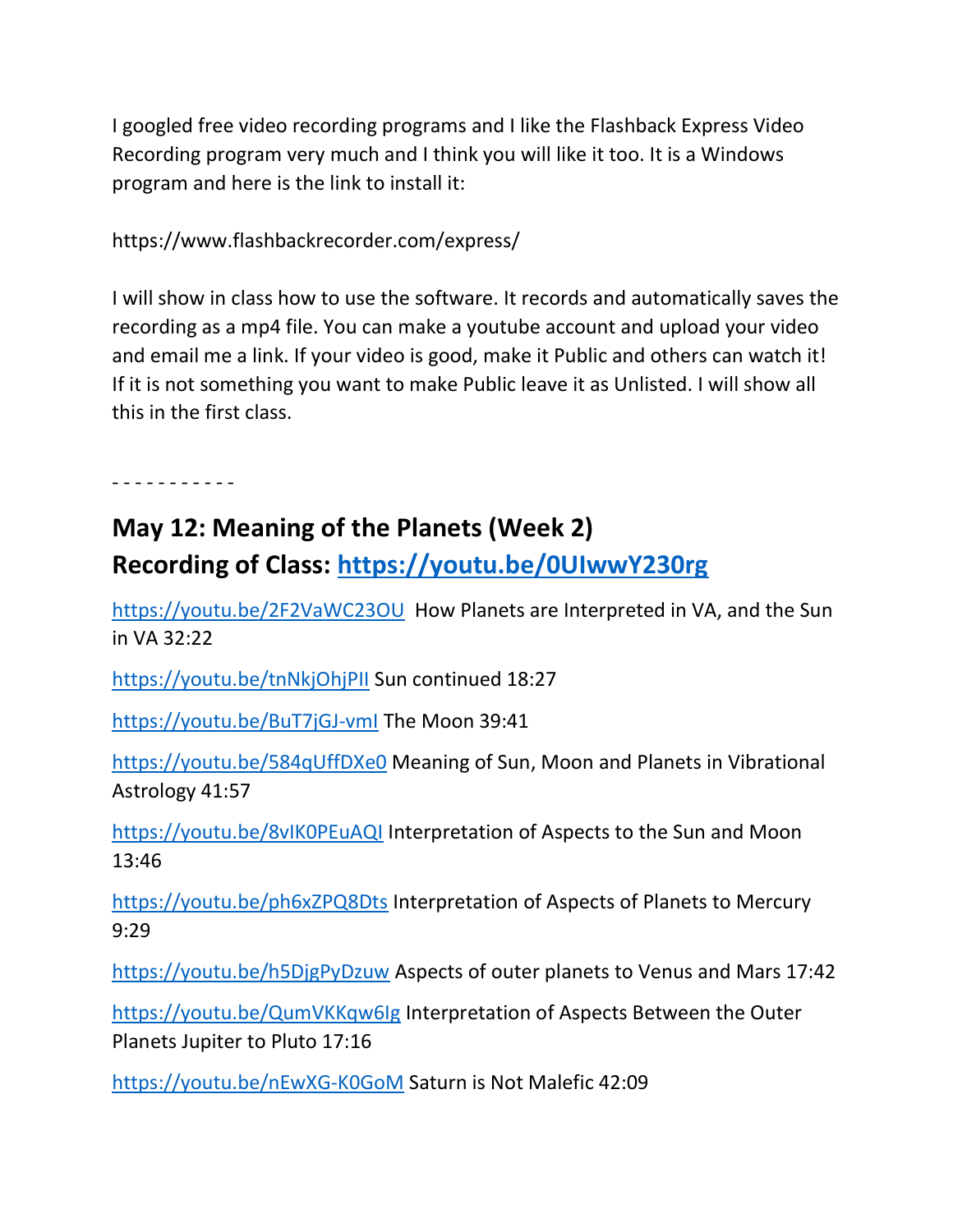Homework: Answer the 14 questions that are presented in class.

#### May 19: Vibrational Charts (Week 3)

Recording of Class: https://youtu.be/pi1sUBB2Y8c

https://youtu.be/4VEt9loIg14 What a Harmonic Chart is and How to Interpret it 37:23

https://youtu.be/U8XBP7flMxU What a Harmonic Chart Is and How to Interpret it, Part 2 22:37

https://youtu.be/9mqjyT6zrHs What a Harmonic Chart Is and How to Interpret it, Part 3 25:08

https://youtu.be/Gb8caTc7-E0 Harmonic Charts, Part 4: Understanding Orbs and How Aspects Change With Greater Magnification 29:19

https://youtu.be/4IpebH2Qpws Harmonic Charts, Part 5: 5, 7, and 9, Octave Harmonics and Second Order Harmonics 16:25

https://youtu.be/-Sy7ndBpo2c Harmonic Charts, Part 6: Interpreting Octaves of a Vibration 34:12

https://youtu.be/aFTRdQbwvpQ Harmonic Charts, Part 7: Octaves, Orbs and Midpoints 28:01

https://youtu.be/mhYpPZQhBFc Sirius Astrology Software: Introduction to Harmonic Astrology

Make a 10-minute video (7 min. to 15 min only!) on observations of large planetary configurations in one or more vibrational charts for yourself or other people. You do NOT need to interpret them because we have not yet gotten into the meanings of the vibrations in detail yet.

May 26: Meanings of Vibrations (Week 4) Recording of Class: https://youtu.be/pxiembt6S7U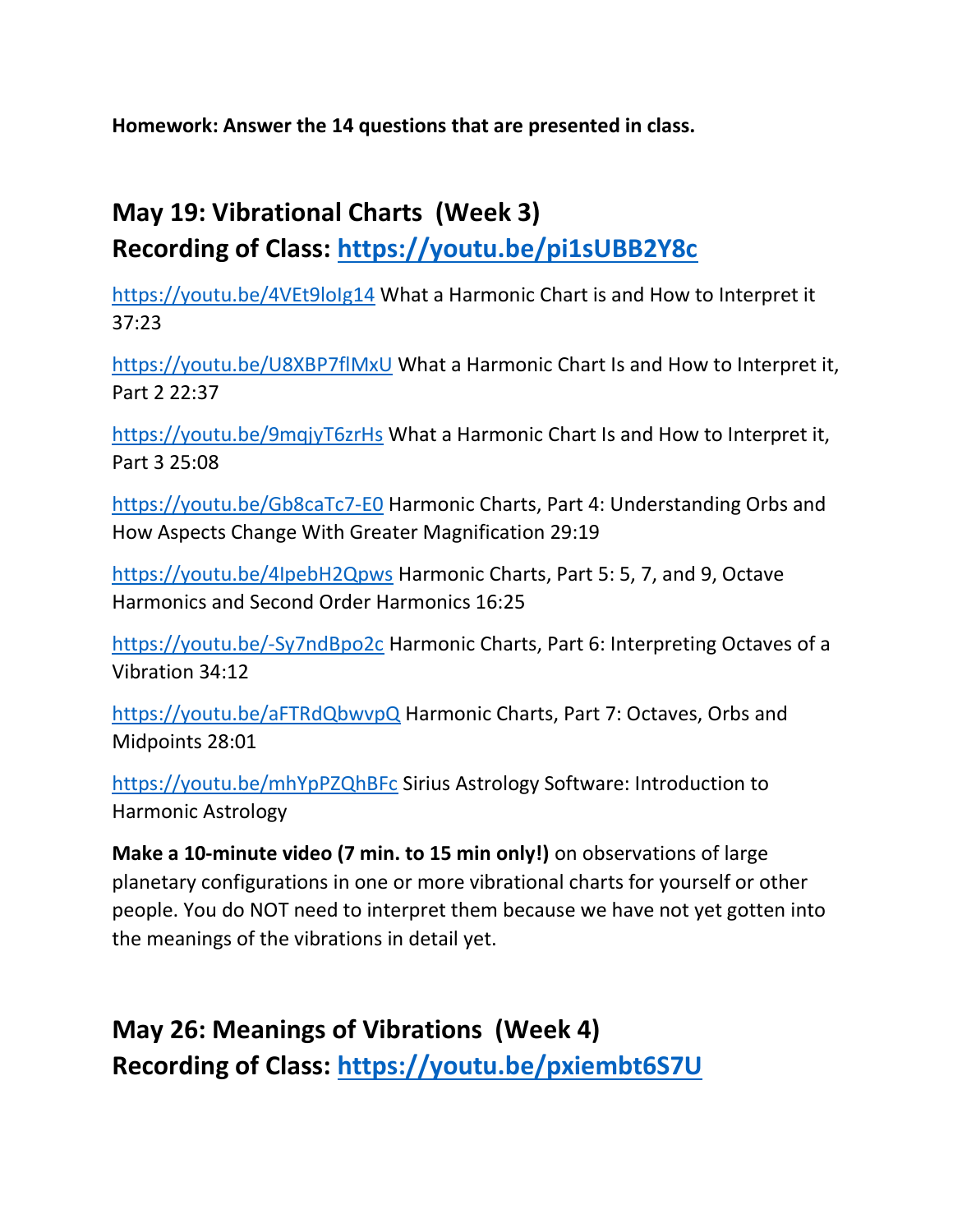https://youtu.be/ZD1hDoBiOUE Meanings of Harmonics 1 to 8 27:00 https://youtu.be/5QawH0Fon9M Meanings of Harmonics 9 to 16 17:01 https://youtu.be/YSJNPzB7ckU Meanings of Harmonics 17 to 24 15:31 https://youtu.be/lEIHoXdEOQQ Meanings of Harmonics 25 to 32 14:38 Reference book for meanings of first 32 Harmonics: https://www.astrosoftware.com/cpnew/a\_and\_v/pdf/harmonicfirst32.pdf

You do NOT need to read this book now; it is a good reference book to refer to.

Make a 10-minute video (5 min to 15 min, but longer if you like) on your interpretation of planetary configurations in one or more of your vibrational charts or vibrational charts of other people. Optional: You can make this a tutorial video and upload it to a youtube channel as a tutorial on interpreting planetary configurations in particular vibrations.

June, 2022 Week starting:

#### June 2: Midpoint Structures, Isotraps, and Arabic Parts (Week 5)

#### Recording of Class: https://youtu.be/Wun6hD3F198

https://youtu.be/P\_C72bP1seM The Power of Exact Direct Midpoint Structures 18:03

https://youtu.be/HeUAtGnmoE4 Interpreting Midpoints Structures with Vibrational Astrology 18:41

https://youtu.be/qePhupOzsOw Midpoint Structures: Their Use in Cosmobiology and Vibrational Astrology 17:34

https://youtu.be/eSBtXxGQ-Qc Isotraps: What they are and How to Interpret them 37:42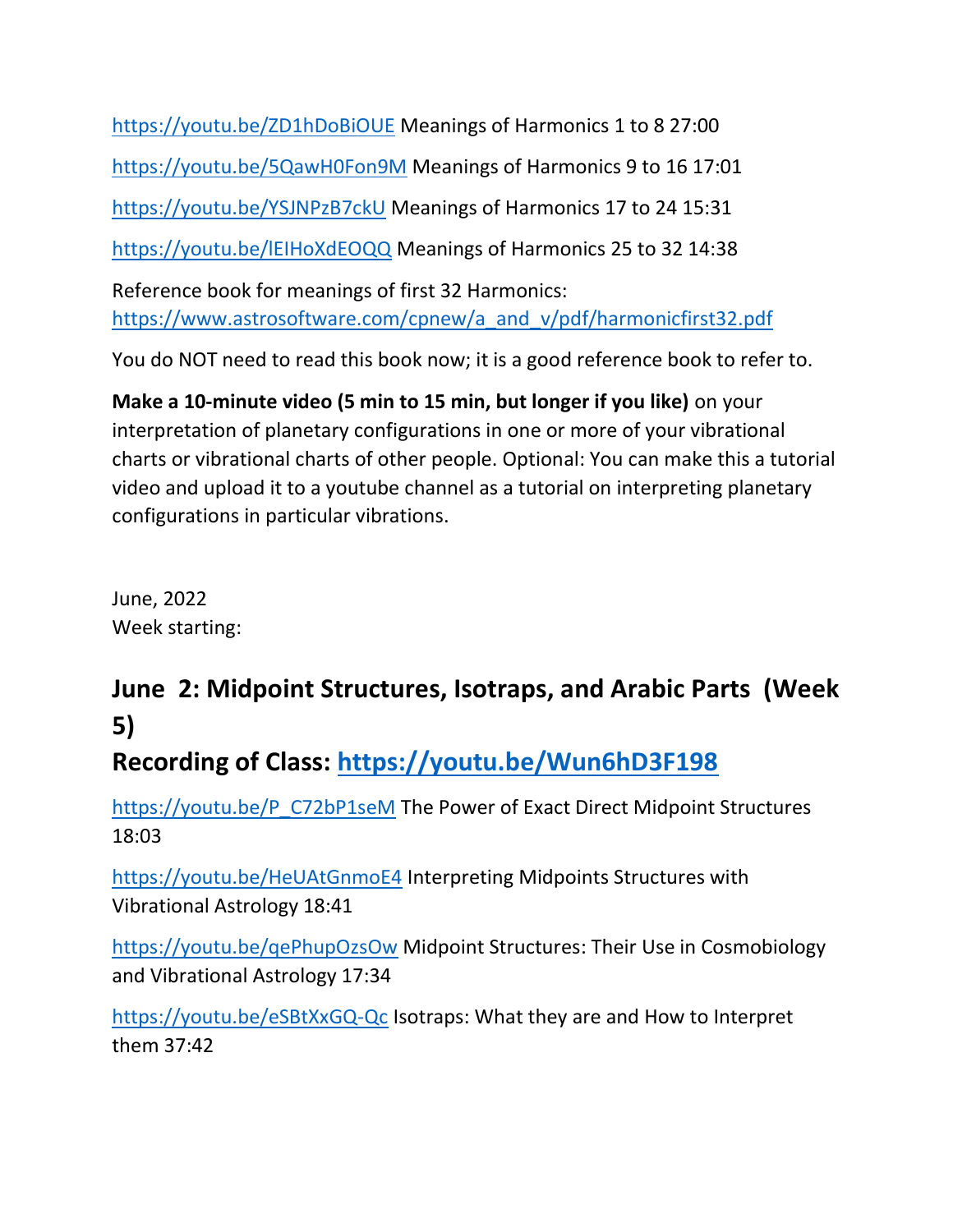https://youtu.be/n26S-NgHoCA Arabic Parts: A Marriage of Hellenistic and Harmonic Astrology 44:39

https://youtu.be/FjXpbeOtIfY The Harmonic Basis of Arabic Parts, Composite Charts, and Critical Degrees 14:14

https://youtu.be/sloqIQDlyeY Sacred Geometry of Arabic Parts in Astrology 43:14

https://youtu.be/t\_Q0u\_ygp9E Arabic Parts: The Importance of Twin Parts in Interpretation 19:13

Make a 10-minute video (7 in to 15 min only!) on midpoint structures and/or isotraps in your chart or someone else's chart that you think explain something about a personality trait or regular behavior of the person. Note that like other homework assignments, this can also be a tutorial video that you upload to a youtube channel.

#### (no class June 9)

#### June 16: Planetary Configurations (Week 6) Recording of Class: https://youtu.be/Igu0sbEzqgU

https://youtu.be/ylxt66garkc VA Fundamentals in Detail, Part 1 30:28

https://youtu.be/7Rxei9imAH8 VA Fundamentals in Detail, Part 1 Addendum 25:20

https://youtu.be/\_tDXqVYHws0 VA Fundamentals in Detail. Part 2 29:47

https://youtu.be/yj56p6AruuA VA Fundamentals in Detail, Part 3 27:24

https://youtu.be/WWo6iU7oLzQ VA Fundamentals in Detail, Part 4 39:05

https://youtu.be/70LCeYdUnAc VA Fundamentals in Detail, Part 5 43:56

https://youtu.be/9\_ERQ5z2V0Q VA Fundamentals in Detail, Part 6 35:41

https://youtu.be/w4tpiF9Q5Vk VA Fundamentals in Detail, Part 7 36:14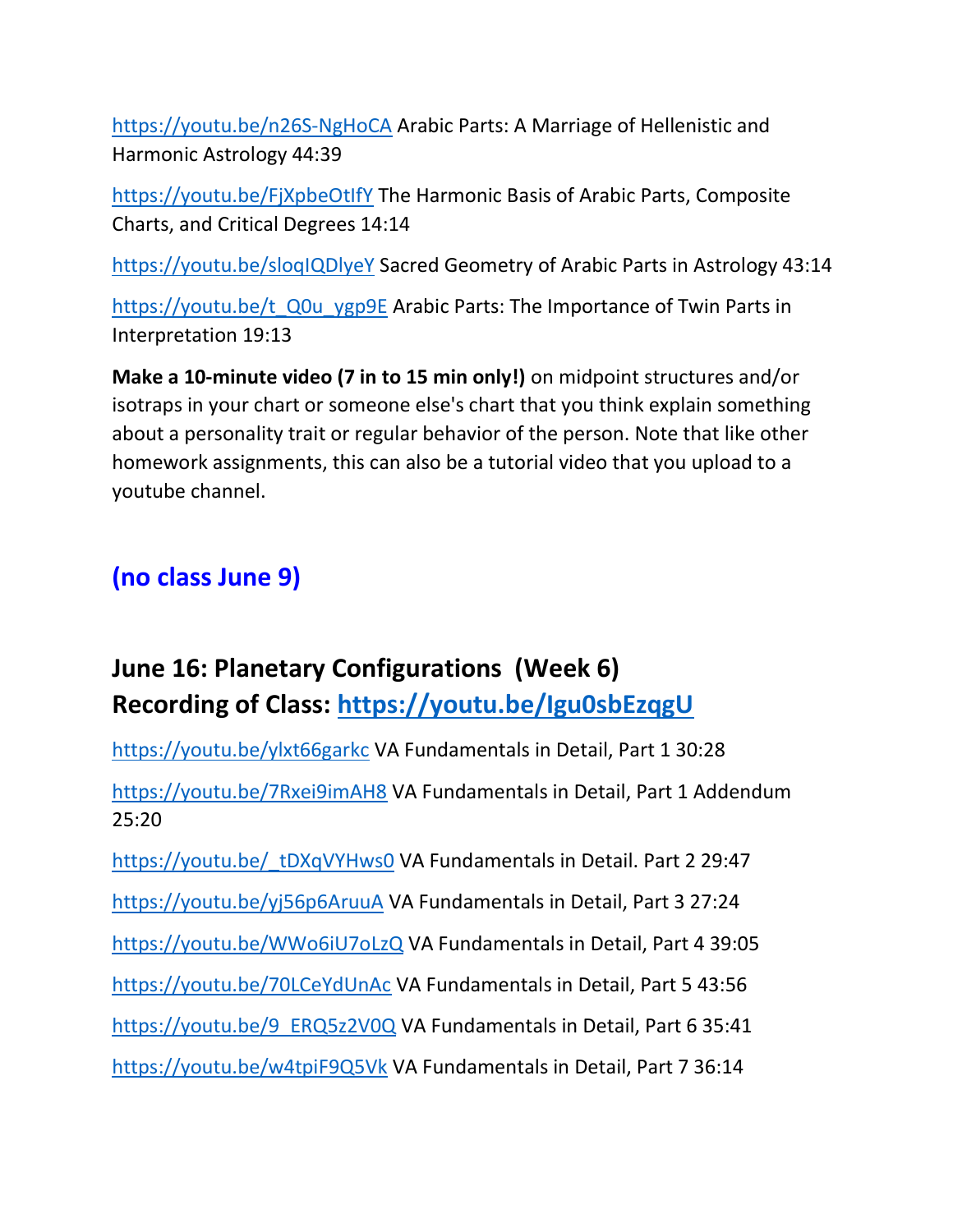https://youtu.be/b4lRw\_VDLgg VA Fundamentals in Detail, Part 8 29:18

Make a 10-minute video (7 in to 15 min only!) on a Super Symmetry pattern (midpoint configuration) in one or more of your natal or vibrational charts for yourself or someone else.

#### June 23: Vibrational Astrology is an Evidence-Based Practice (Week 7)

https://youtu.be/7ecLbptddkA Evidence-Based Practice versus Science, Part 1 35:17

https://youtu.be/rCNwbVuly50 Evidence-Based Practice versus Science, Part 2 38:44

https://youtu.be/SduqGWO7Q3c Evidence-Based Practice versus Science, Part 3 17:43

https://youtu.be/2BnpmnQKJ40 Evidence-Based Practice versus Science, Part 4 29:39

https://youtu.be/EVsM0NVgHtY Evidence-Based Practice versus Science, Part 5 18:44

https://youtu.be/BMmv9zj3k1I Evidence-Based Practice versus Science, Part 6 36:01

https://youtu.be/lq2LxSvJPVI Evidence-Based Practice versus Science, Part 7 31:11

https://youtu.be/IRajxGbDG3g Evidence-Based Practice versus Science, Part 8 26:09

https://youtu.be/aCoeG9rJ\_bw Evidence-Based Practice versus Science, Part 9 36:44

Make a 10-minute video (7 in to 15 min only!) on your thoughts about the nature of what happens when you give an astrological analysis and how the techniques for chart interpretation can be improved. Please express your own thoughts. This